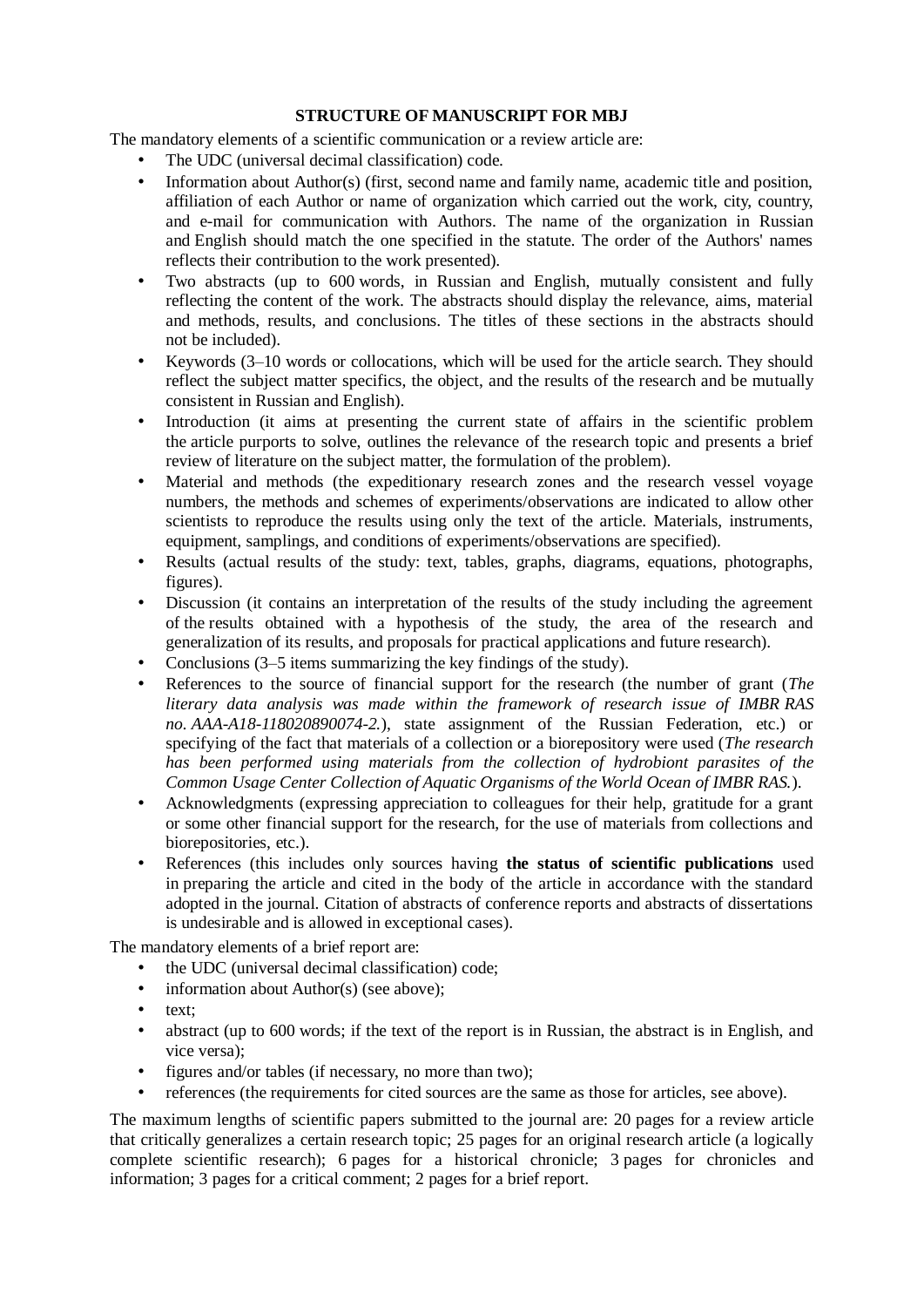The relative amount of illustrations should not exceed one third of the total length of a manuscript. The number of references, as a rule, should not exceed **80** items for review articles and **40** references for original research articles. The minimum number of references in a brief report is **8**.

A manuscript should be presented as a text document file (with an extension .doc, .docx, or .odt) together with a copy in the .pdf format for correct display of used special symbols and notations.

If necessary, authors can provide additional materials (initial materials of experiments, etc.), published as an attachment to the file of the electronic version of the article (in .pdf, .xls formats).

# **MANUSCRIPT TYPESETTING RULES**

- The following page settings should be used: A4 size, portrait orientation, one column, top and bottom margins 3.3 cm, left and right margins 2.2 cm. Please use font Times New Roman 12 pt, line indent 1.25 cm, and single line spacing.
- Use notations and abbreviations accepted in the International System of Units (SI).
- Do not use automatic hyphenation.
- Do not place points after the UDC code, article title, Authors' family names, affiliation and organization names, headings and subheadings, figure and table captions, table notes and footnotes, dimensions (h = hour, s = second, g = gramme, min = minute, d = day, m = meter), and in subscripts  $(C<sub>ore</sub>)$ .
- A point should be placed after abbreviations including the first part of a word, e. g.,  $Mar. = March, Mon. = Monday, etc.$
- In the body of manuscripts and abstracts in Russian, the decimal mark is comma (e. g., 0,1 or 2,005), whereas it is the point (e. g., 0.1 or 2.005) in the body of manuscripts and abstracts in English.
- Do not separate quotes and parentheses by spaces from words enclosed in them: (at 300 K).
- A space must be placed between the number sign (no.) or section sign  $(\S)$  and a number, e. g., no. 1, # 1, § 5.65, etc.
- Numbers with letters in notations must be typed without a space, e. g., IVd, 1.3.14a, fig. 1d.
- For geographical coordinates the recommended international notation is 44°37′13,4″N, 33°30′13,6″E.
- In geographical abbreviations a space should be placed after a point.
- Do not separate the sign  $\degree$  from a preceding number, e. g., +30 $\degree$ , etc. But: +30  $\degree$ C.
- The units of measurement should be indicated, e. g.,  $[mg \cdot m^{-3}]$  rather than  $[mg/m^3]$ .
- Formulas should be inserted using LaTeX, the standard formula editor embedded in MS Word, or the LibreOffice Math tool. Do not use software such as MathType.
- Abbreviations of several words should be separated by spaces, e. g., b. p. (= boiling point), sp. gr. (= space group), A. C. S. (= American Chemical Society), etc.
- The abbreviations for geographical directions should be given without separators, e.g.,  $NW =$  northwest,  $SSE =$  south-southeast, etc.
- Adjective abbreviations or notations of a chemical compound related to a noun should be separated from the noun by a hyphen, e.g., Na+-form, IR-spectroscopy, PE-film. But: the OH group.
- A dash should be placed between two or more proper names, which are collectively used to entitle a phenomenon, teaching, academic institution, etc., e. g., the Boyle – Mariotte law, and also between words and numbers used to indicate spatial, temporal or quantitative limits, e. g., the route the Indian Ocean – the Black Sea, 2.5–7.0 mm size.
- Figures, maps, graphs, and photographs, as well as tables, are numbered with Arabic numerals in the order of mention of these illustrations in the manuscript.
- In manuscripts written in a language that uses Roman alphabet, geographical and proper names borrowed from the languages that do not use Roman letters should be given in transliteration, adopted by The Times Atlas of the World.
- It is necessary to adhere to the nomenclature adopted in modern catalogs and handbooks, with obligatory reference to the source. Every taxon name cited in the text should be followed, when first mentioned in text, in abstract, and in table and figure captions, by author(s)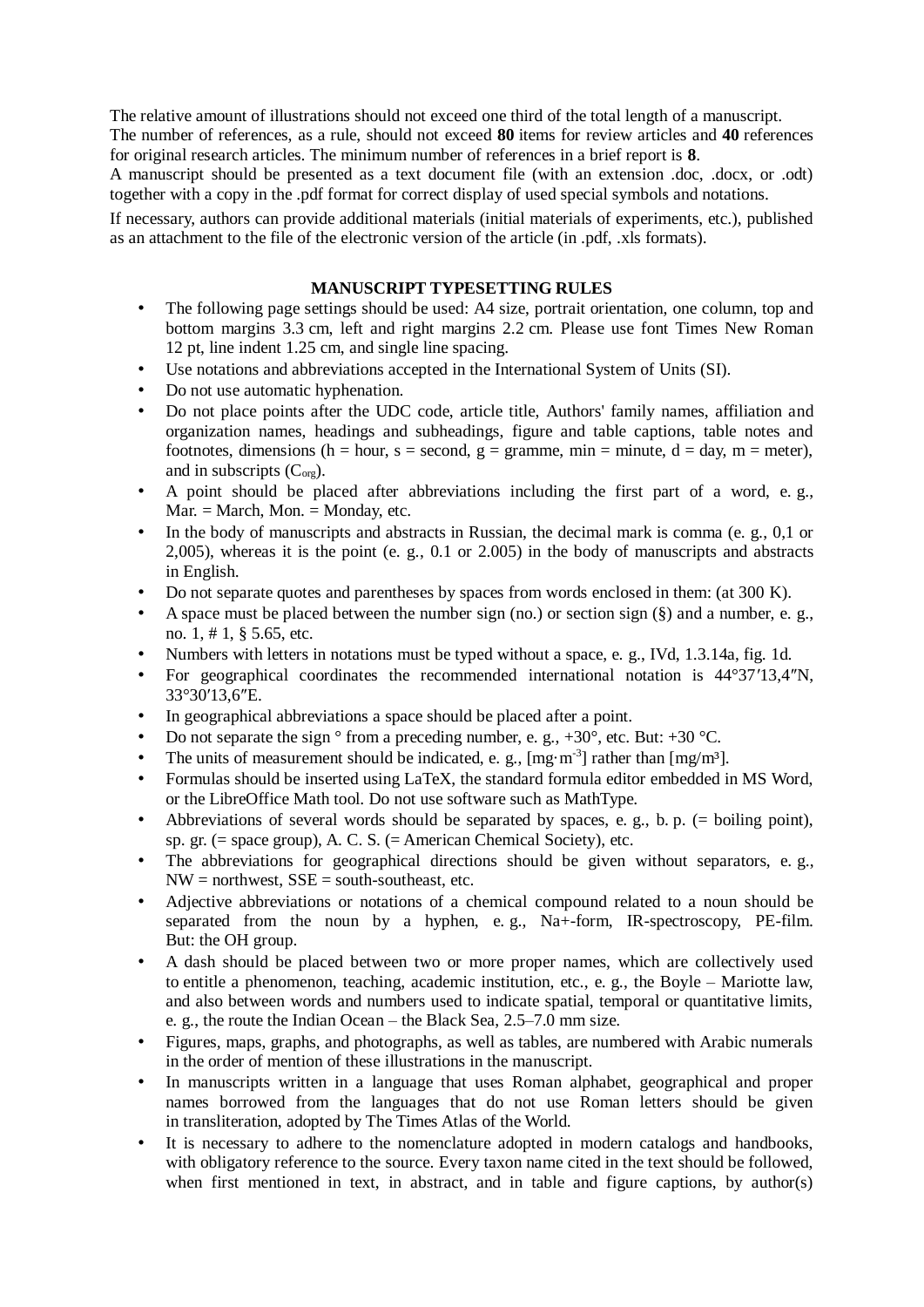and the year of description (species authority). At subsequent mentions of the species, the author's name and year of description should not be given, and the name of the genus should be given in abbreviated form. Generic and specific Latin names must be italicized. Latin names of higher taxa and names of authors who described species, genera, *etc.* should not be italicized or capitalized.

• Abbreviated names of institutions, etc. at the first mention in the manuscript should be accompanied by their full names.

# **ILLUSTRATIVE MATERIAL (TABLES, GRAPHS, FIGURES, PHOTOGRAPHS)**

- Graphs, figures, and photographs are accepted as .tiff, .png or .jpg files, with high resolution (at least 300 dpi).
- It is advisable to provide drawings, diagrams, charts, and schemes as separate .svg files (the software recommended for use is GeoGebra, Inkscape, or Microsoft Excel).
- In the illustration file names, it is necessary to indicate the surname of the first Author of the article and the serial number of the illustration, e. g., Ivanov\_fig1.
- Tables, figures, and photographs should be inserted into the manuscript where appropriate. The Author can specify approximate size of a picture up to the whole page size with allowance for the caption, taking into account that the final font size after scaling must be approximately 12 pt and the width of lines and arrows must be sufficient for discerning them. Tables should be created using LaTeX or Microsoft Word and LibreOffice.
- Tables, figures, and photographs should be inserted in the manuscript where appropriate. The Author can specify approximate size of a picture up to the whole page size with allowance for the caption, taking into account that the final font size after scaling must be approximately 12 pt and the width of lines and arrows must be sufficient for discerning them. Tables should be created using LaTeX or Microsoft Word and LibreOffice.
- References to the figures throughout the manuscript should be enclosed in parentheses and given in an abbreviated form and in uppercase: (fig. 1). It is advisable to highlight them.
- References to tables in the body of the manuscript should be enclosed in parentheses: (table 1). It is advisable to highlight them.
- The caption of a table must be presented **in two languages** (English and Russian) and placed above the table. Table column headings must be capitalized, whereas subheadings must be given in lowercase if they make up one sentence with the heading, and in uppercase otherwise. Units are placed after a comma. There must be an empty line between the table and its caption, and two empty lines between the table and text.
- Repetitive text in columns of a table can be replaced with quotes  $(- \cdots -)$ . Do not put quotes in place of repeated digits, notes, marks, mathematical and chemical symbols. If numerical or other data in any cell of the table is not given, a dash (–) should be placed in it.

An example of a table is given below.

**Таблица 1.** Показатели численности и встречаемости видов-доминантов таксоцена диатомовых в Севастопольской бухте

| <b>Species</b>      | Abundance, $\times$ 10 <sup>2</sup> ind. $\cdot$ cm <sup>-2</sup> |      | Occurrence, % |
|---------------------|-------------------------------------------------------------------|------|---------------|
|                     | maximum                                                           | mean |               |
| Nitzschia compressa | 253.5                                                             | 56.6 | .00           |
| Cocconeis scutellum | 94.5                                                              | 10.1 |               |

**Table 1.** Abundance and occurrence of dominant species in benthic diatom taxocene in the Sevastopol Bay

Figure captions must be also given in two languages (English and Russian) and placed below the figure. There must be an empty line between the figure and its caption and two empty lines between the caption and following text. An example of a figure caption is given below.

**Рис. 1.** Карта-схема отбора проб в Севастопольской бухте **Fig. 1.** Map of sampling in the Sevastopol Bay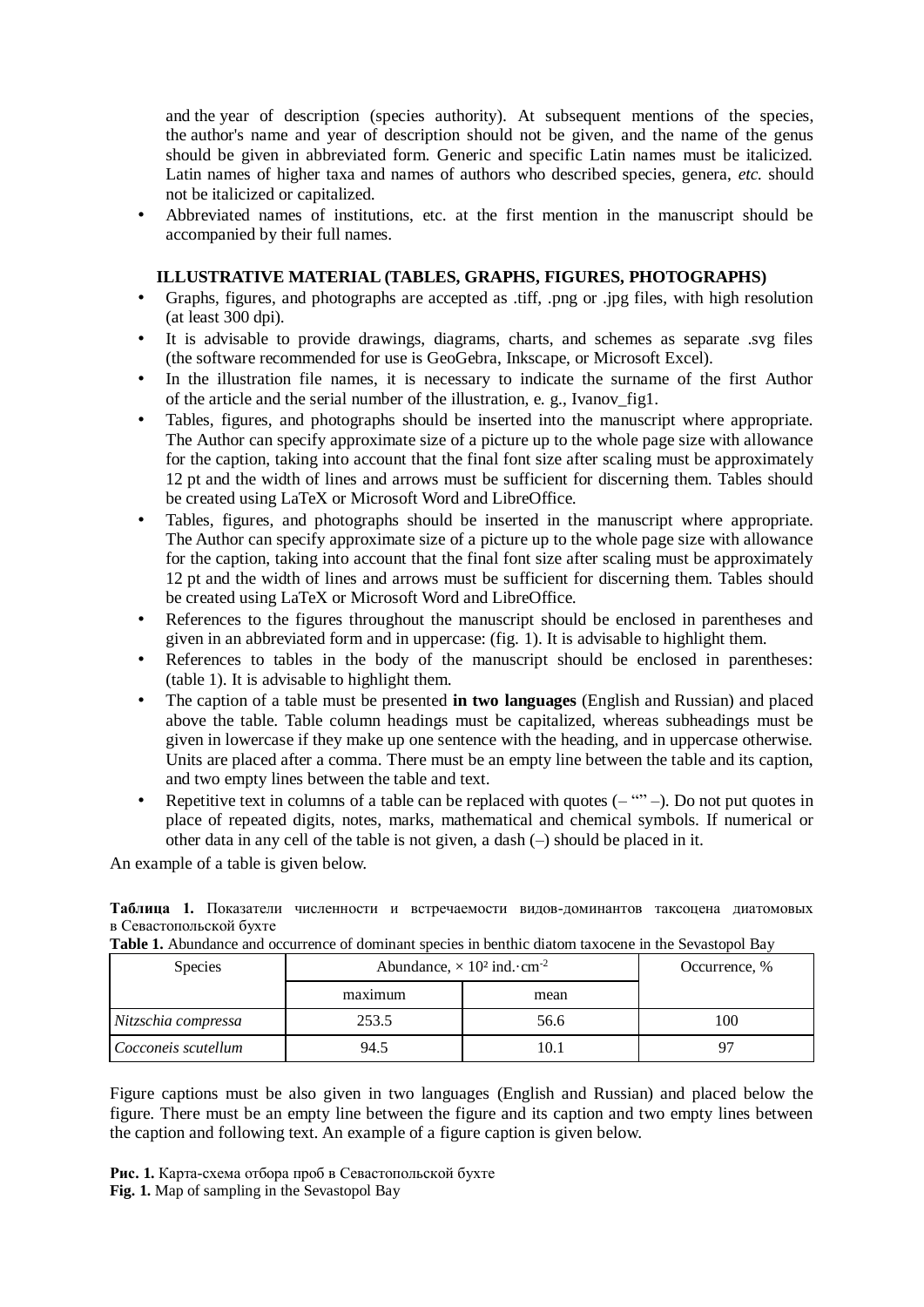# **CITING AND LISTING REFERENCES**

Throughout the manuscript, literature must be cited by name of author and year of publication.

- \* One author: (Fisher, 2018).
- \* Two authors: (Fisher & Spielberg, 2019).
- \* Three authors or more: (Fisher et al., 2020).

In case of namesakes' publications in the list of references, the family name is given first in the manuscript, followed by the initials: (Fisher J., 2018).

If the author has published several works during the year, lowercase letters are added to the citations, corresponding to the order, in which the publications are listed in the list of references: (Fisher, 2009c).

For sources with no author and for websites, the first two words of the title and the year of publication or access to the site, respectively, are indicated: (Species Guide…, 2015) or (Weather Archive, 2020).

There are the following rules for making a list of references:

- The allowed number of cited references is **40** in an original article and **80** in a review paper. It is advisable to cite recent works published within the last 5–7 years.
- Each reference starting with its serial number must be placed in a new line.
- References must be listed in the alphabetical order, not in the order of citation. The references to works written in Cyrillic must be placed first. They are followed by references to works published in a language that uses Roman alphabet.
- If Russian-speaking Authors submit a manuscript in English, the bibliography must be given in transliteration without the Cyrillic version.
- The bibliography should meet the requirements of the Russian Science Citation Index (RSCI) and international databases. In this connection, references to Russian-language literature need to additionally contain information for citing it in a language that uses Roman alphabet.

When creating a bibliographic reference item, it is important to observe the following rules:

- All Authors must be listed in each reference.
- Do not abbreviate the journal names.
- If a cited article was published in **a language that uses Roman alphabet** (e. g., German, Finnish, Danish, Italian, etc.), the respective reference is made in **the original language of the article**. Family names and initials of all authors should be given as indicated by the authors. The title of the article in English must be presented as in the original publication.
- If a cited article was published in **a language that does not use Roman alphabet** (e. g., Russian, hieroglyphs, etc.), **transliteration** of the whole reference in brackets […] must be placed immediately after the reference in the original language.
- Transliteration from Russian should be carried out according to the BSI standard (from Russian – [https://antropophob.ru/translit-bsi,](https://antropophob.ru/translit-bsi) from Ukrainian – [http://ukrlit.org/transliteratsiia\)](http://ukrlit.org/transliteratsiia) with preserving the style of the source. The transliterated name of the article is followed by the transliterated name of the Russian-language journal in the BSI standard, unless there is an established pattern, and the data-line of the article (year, volume, issue, page number). The transliterated reference ends with an indication of the original publication language put in parentheses, e. g.: (in Russ.).
- If the cited article has an official translation of its title, it must be inserted instead of transliteration. Translation, as well as transliteration, is given in brackets […] and is placed immediately after the original writing of the bibliographic reference. The easiest way to check the availability of an official translation of the title of the article is searching it on the website [http://elibrary.ru/.](http://elibrary.ru/) If there is an article (book) translated into English, it is preferable to refer only to it, e. g.:

Borzykh O. G., Zvereva L. V. Mycobiota of the bivalve mollusk *Anadara broughtoni* (Schrenck, 1867) from various parts of peter the great Bay, Sea of Japan. *Russian Journal of Marine Biology*, 2015, vol. 41, iss. 4, pp. 321–323.

• At the end of the bibliographic reference (behind the closing bracket), a digital object identifier (**DOI**) of the article should be placed, if it exists.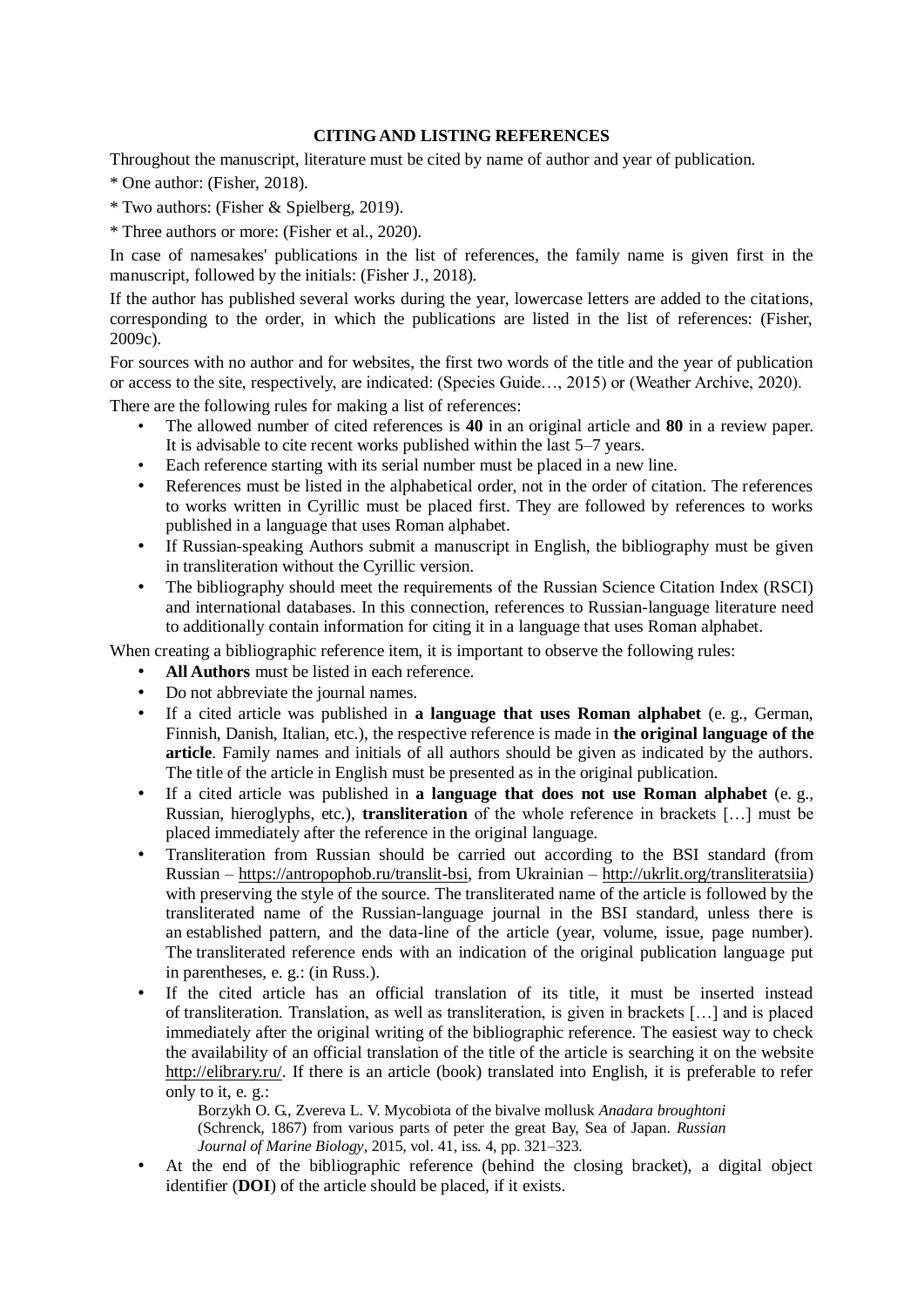## **Bibliographical examples in the list of references**

#### **Books (monographs, edited books):**

\* Зенкевич Л. А. *Биология морей СССР*. Москва : Изд-во АН СССР, 1963. 739 с. [Zenkevich L. A. *Biologiya morei SSSR*. Moscow: AN SSSR, 1963, 739 p. (in Russ.)].

\* Christensen J. M. *Fishes of the British and Northern European seas*. Harmondsworth: Penguin books, 1978, 128 p.

\* Schwarti S. S. *Ecological regularities of evolution*. Moscow: Nauka, 1982, 278 p. (in Russ.).

Засосов А. В. *Теоретические основы рыболовства*. Москва : Пищевая промышленность, 1970. 292 с. [Zasosov A. V. *Teoreticheskie osnovy rybolovstva*. Moscow: Pishchevaya promyshlennost', 1970, 292 p. (in Russ.)].

\* *ICES Zooplankton methodology manual* / P. Harris, P. H. Wiebe, J. Lenz, H. R. Skjoldal, M. Huntley (Eds). Bodmin ; Cornwall: Academic Press, 2000, 684 p.

## **Chapters of books and edited books:**

\* Bradford-Grieve J. M., Markhaseva E. L., Rocha C. E. F., Abiahy B. Copepoda. In: *South Atlantic zooplankton* / D. Boltovskoy (Ed.). Leiden: Backhuys Publishers, 1999, pp. 869–1098.

\* Ivanov L., Beşiktepe S., Ozsoy E. The Black Sea cold intermediate layer. In: *Sensitivity to change: Black Sea, Baltic Sea and North Sea* / E. Ozsoy, A. Mikaelyan (Eds). Netherlands: Kluwer Academic Publishers, 1997, pp. 253–264. (NATO Asi Series 2, vol. 27).

\* Зернов С. А. К вопросу об изучении жизни Черного моря // *Записки Императорской Академии наук*. СПб., 1913. Т. 32, № 1. 299 с. [Zernov S. A. K voprosu ob izuchenii zhizni Chernogo morya : *Zapiski Imperatorskoi Akademii nauk*, SPb., 1913, vol. 32, no. 1, 299 p. (in Russ.)].

\* Бондарев И. П. Современное состояние популяций рапаны *Rapana venosa* (Valenciennes, 1846) в крымской части ареала // *Промысловые биоресурсы Чёрного и Азовского морей* / ред.: В. Н. Еремеев, А. В. Гаевская, Г. Е. Шульман, Ю. А. Загородняя. Севастополь : ЭКОСИ-Гидрофизика, 2011. Гл. 5. С. 177–189. [Bondarev I. P. Sovremennoe sostoyanie populyatsii rapany *Rapana venosa* (Valenciennes, 1846) v krymskoi chasti areala. In: *Promyslovye bioresursy Chernogo i Azovskogo morei* / V. N. Eremeev, A. V. Gaevskaya, G. E. Shulman, Yu. A. Zagorodnyaya (Eds). Sevastopol: ECOSI-Gidrofizika, 2011, ch. 5, pp. 177–189. (in Russ.)].

## **Periodicals:**

\* Автор А. А., Автор В. В., Автор С. С., Автор Д. Д. Название статьи // *Название журнала*. 2005. Т. 5, № 2. С. 237–264. [Author A. A., Author B. B., Author C. C., Author D. D. Title of Article (version of the title in English, if there is in a journal, and transliteration in the absence of it). *Title of Journal (only transliteration)*, 2005, vol. 5, no. 2, pp. 237–264. (in Russ.)]. https://doi.org/1007/s00270-015-1241-x.

\* Ярвекюльг А. А. К вопросу об арктической фауне и ее истории в Балтийском море // *Океанология*. 1962. Т. 2, вып. 2. С. 327–333. [Yarvekyul'g A. A. K voprosu ob arkticheskoi faune i ee istorii v Baltiiskom more. *Oceanologiya*, 1962, vol. 2, iss. 2, pp. 327–333. (in Russ.)].

\* Аболмасова Г. И., Финенко Г. А., Романова З. И., Дацык Н. А., Аннинский Б. Е. Состояние желетелого микрозоопланктона в шельфовой зоне крымского побережья Черного моря в 2009–2010 гг. // *Морской экологический журнал*. Т. 11, № 3. С. 17–24. [Abolmasova G. I., Finenko G. A., Romanova Z. A., Datsyk N. A., Anninsky B. E. State of gelatinous macrozooplankton in inshore waters of Crimean coast of the Black Sea in 2009–2010. *Morskoj ekologicheskij zhurnal*, 2012, vol. 11, no. 3, pp. 17–24. (in Russ.)].

\* Berg Borsheim K. Y., Bratbak G., Heldal M. High abundance of viruses found in aquatic environments. *Nature*, 1989, vol. 340, no. 6233, pp. 467–468. https://doi.org/10.1038/340467a0.

\* Sergeeva N. G., Kopytina N. I. The First Marine Filamentous Fungi Discovered in the Bottom Sediments of the Oxic/Anoxic Interface and in the Bathyal Zone of the Black Sea. *Turkish Journal of Fisheries and Aquatic Sciences*, 2014, vol. 14, no. 1–2, pp. 497–505. https://doi.org/10.4194/1303-2712-v14\_2\_21.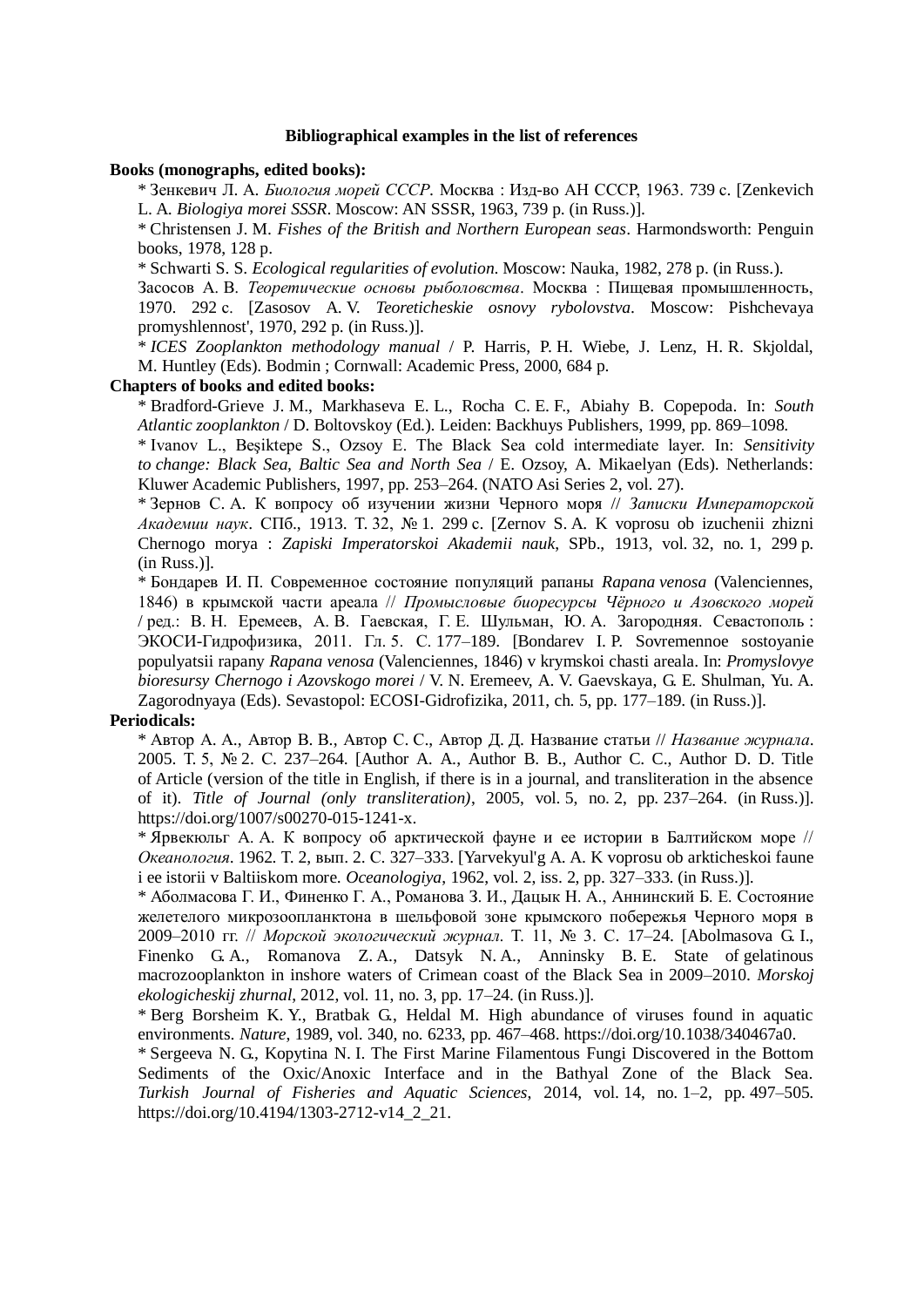## **Abstracts of dissertations, dissertations:**

\* Кузнецов Е. А. *Грибы водных экосистем* : автореф. дис. … д-ра биол. наук : 03.00.18, 03.00.24. Москва, 2003. 63 с. [Kuznetsov E. A. *Griby vodnykh ekosistem*: avtoref. dis. … d-ra biol. nauk: 03.00.18, 03.00.24. Moscow, 2003, 63 p. (in Russ.)].

\* Кузнецов Е. А. *Грибы водных экосистем* : дис. … д-ра биол. наук : 03.00.18, 03.00.24. Москва, 2003. 63 с. [Kuznetsov E. A. *Griby vodnykh ekosistem*. [dissertation]. Moscow, 2003, 63 p. (in Russ.)].

\* Beşiktepe S. *Studies on some ecological aspects of copepods and chaetognaths in the southern Black Sea, with particular reference to Calanus euxinus*. PhD thesis. Ankara, Turkey: IMS-Middle East Technical University, 1998, 204 p.

\* Cunningham D. T. *A study of the food and feeding relationships of the Alaskan king crab Paralithodes camtschatica*. Master thesis. San Diego, California, State College, 1969, 84 p.

## **Conference proceedings and abstracts:**

\* Бондарев И. П. Особенности питания и перспективы развития рапаны *Rapana venosa* (Valenciennes, 1846) в Чёрном море // *Вопросы сохранения биоразнообразия водных объектов* : материалы Междунар. конф. (Ростов-на-Дону, 27 ноября 2015 г.). Ростов-на-Дону : ФГБНУ «АзНИИРХ», 2015. С. 44–48. [Bondarev I. P. Feeding habits and development prospects of rapa whelk *Rapana venosa* (Valenciennes, 1846) in the Black Sea. In: *Voprosy sokhraneniya bioraznoobraziya vodnykh ob"ektov*: materialy Mezhdunar. konf. (Rostov-on-Don, 27 Nov., 2015). Rostov-on-Don: FGBNU "AzNIIRKh", 2015, pp. 44–48. (in Russ.)].

\* Gulin S. B., Egorov V. N., Polikarpov G. G., Osvath I., Stokozov N. A., Mirzoeva N. Yu., Tereshenko N. N., Gulina L. V., Proskurnin V. Yu. Radiotracers in the Black Sea: a tool for marine environmental assessments. In: *Isotopes in Hydrobiology, Marine Ecosystems and Climate Change Studies*: proceedings of the International Symposium (Monaco, 27 March – 1 April, 2011). Vienna: International Atomic Energy Agency, 2013, vol. 2, pp. 535–544.

\* Chikina M. V., Kucheruk N. V. Contemporary dynamics of coastal benthic communities of the north Caucasian coast of the Black Sea. In: *International Workshop on the Black Sea Benthos* (Istanbul – Turkey, 18–23 April, 2004). Istanbul, 2004, pp. 155–160.

## **Electronic materials**

## **CD-ROM:**

Anderson S. C., Poulsen K. B. *Anderson's electronic atlas of hematology* [CD-ROM]. Philadelphia: Lippincott Williams & Wilkins; 2002.

## **Electronic publications:**

\* Mashukova O., Tokarev Yu. Influence of the temperature at the Black Sea ctenophores-aliens bioluminescence characteristics. *Advances in Bioscience and Biotechnology*, 2012, vol. 3, no. 3, pp. 269–273. URL:<http://www.scirp.org/journal/abb/> [accessed 17.12.2015].

\* *Communication of the European Commission to the Council and to the Parliament on a European Community Biodiversity Strategy*. URL: [http://www.faunaeur.org/d.](http://www.faunaeur.org/d)

\* *Адаптационные характеристики водных экосистем* [Электронный ресурс]. Режим доступа: <https://megalektsii.ru/s29592t4.html> [дата обращения 19.10.2017]. [*Adaptatsionnye kharakteristiki vodnykh ekosistem* [Electronic resource]. URL: <https://megalektsii.ru/s29592t4.html> [accessed 19.10.2017]. (in Russ.)].

## **Reports:**

\* *Opinion by written procedure: Assessment of Black Sea Stocks (STECF-OWP-11-06). (Nov. 2011)* / G. Dascalov, H.-J. Rätz (Eds). Luxembourg, 2011, 216 p. (Sci., Techn. and Econom. Comm. for Fish. STECF).

\* *Report of the SGMED-08-03: Working Group on the Mediterranean. Pt. 3. Joint Black Sea Working Group. (9–13 June, 2008, Ispra, Italy).* / G. Pilling, A. Cheilari, H.-J. Rätz (Eds). Luxembourg, 2008, 522 p. (Sci., Techn. and Econom. Comm. for Fish. STECF).

## **Patents:**

\* Патент 37571 UA, МПК С12N 1/12, С12R 1/89 *Способ культивирования спирулины Spirulina platensis (Nordst.) Geitl.* / А. В. Бородина, Р. П. Тренкеншу ; Институт биологии южных морей им. А. О. Ковалевского (Украина). № ГР 2006 04851 ; заявл. 03.05.2006 ; опубл. 10.12.2008. Бюл. № 23. [Patent 37571 UA, MPK C12N 1/12, C12R 1/89 *Sposob*